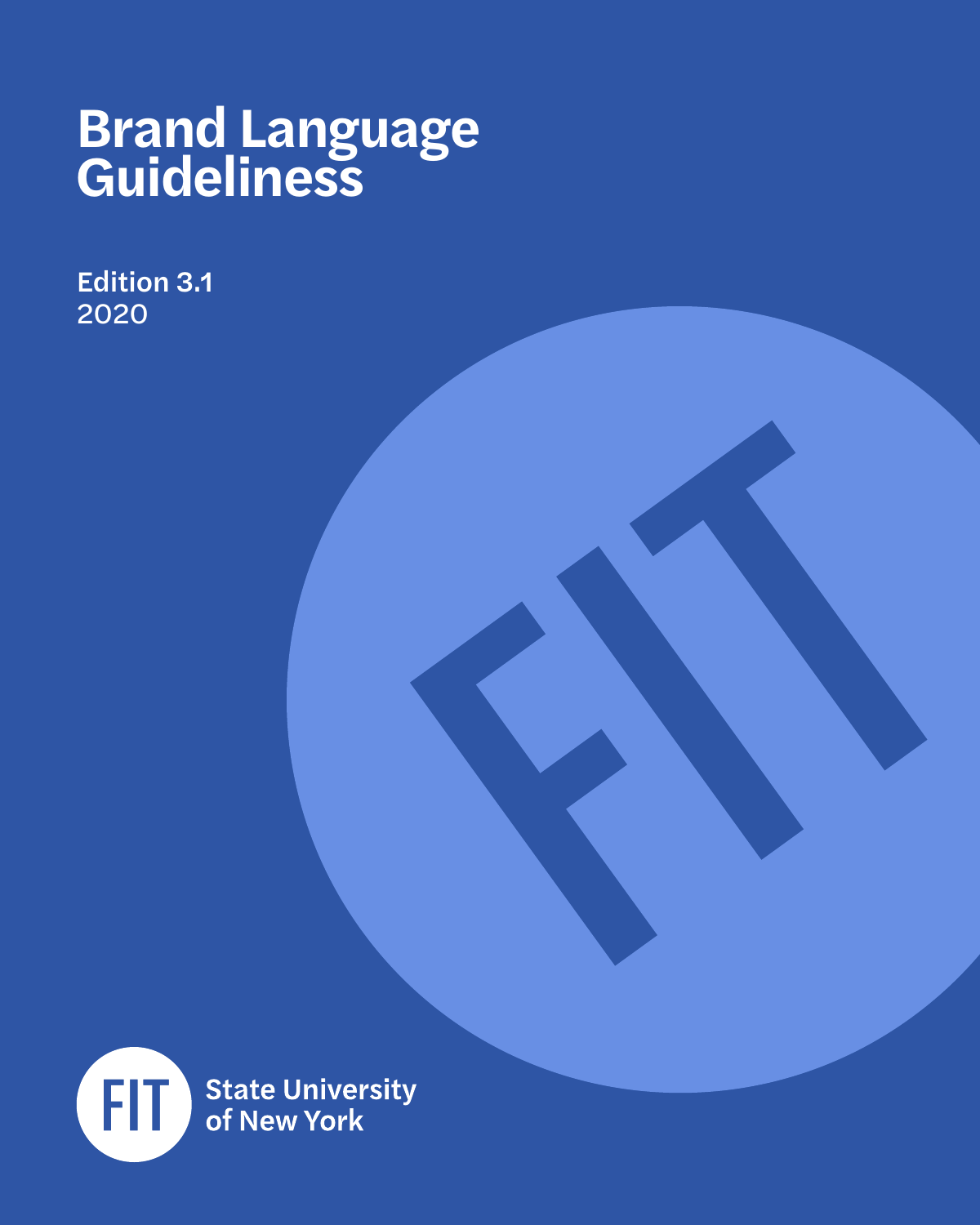## **Introduction**

**FIT's new brand purpose, Nurturing Unconventional Minds, is a clear reflection of who we are and what we do. The brand initiative itself is supported by three foundational points: the brand goals are determined by the college's strategic priorities; the brand work is informed by market research; and brand adoption depends on community consensus, engagement, and investment. The brand goals enhance FIT's reputation, distinguishing the college among its peers and clarifying its image in the marketplace.** 

Consistent, effective use of the brand in our communications is essential in presenting FIT as an influential contributor to the creative economy, where innovation, original thinking, and inclusiveness are hallmarks. It's important to note that market research has shown that FIT students, prospective students, and other audiences identify strongly with the Unconventional Minds brand.

For FIT's brand identity to succeed, the visual and language guidelines need to be expressed clearly and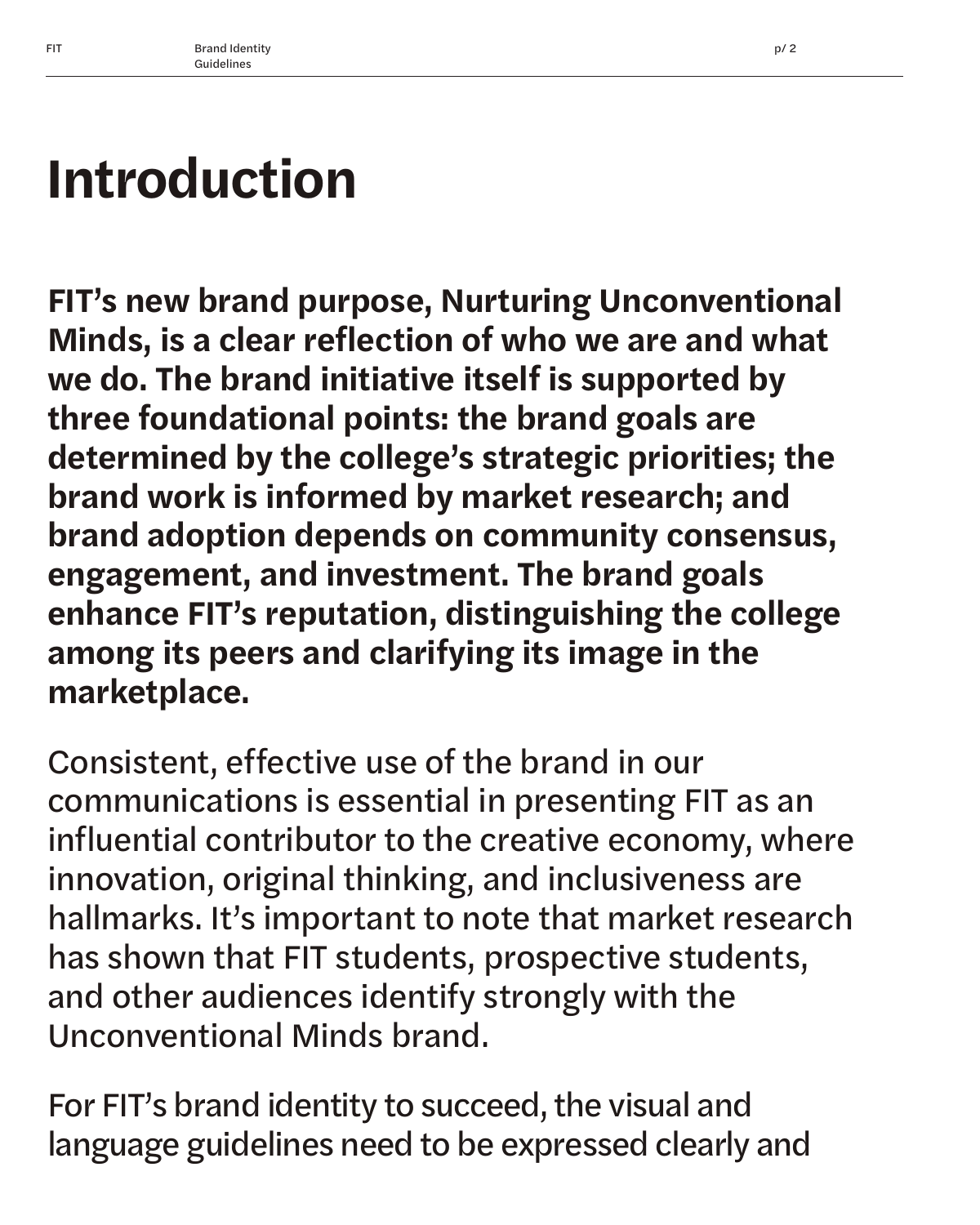consistently across all of our materials, both print and digital, in everything from presentations to postcards, from advertising to social media. Everyone who creates FIT communications needs to use our brand in a way that's engaging and easily recognizable to all our audiences, from prospective and current students to alumni to industry and the public.

Brand guidelines have been developed to enable users to easily achieve the right look and voice in FIT messages. Our toolkit includes resources to help you create visuals and copy that are true to the brand. In the Visual Guidelines, you'll find official typefaces, wordmarks, lockups, color palette, and more. The Brand Language Guidelines provide ideas for using the words and concepts that express the FIT brand.

The goal of these guidelines is to help everyone in our community become an effective FIT brand ambassador. The toolkit provides a range of choices, to allow creative and "unconventional" use of the various components while still presenting a consistent brand position.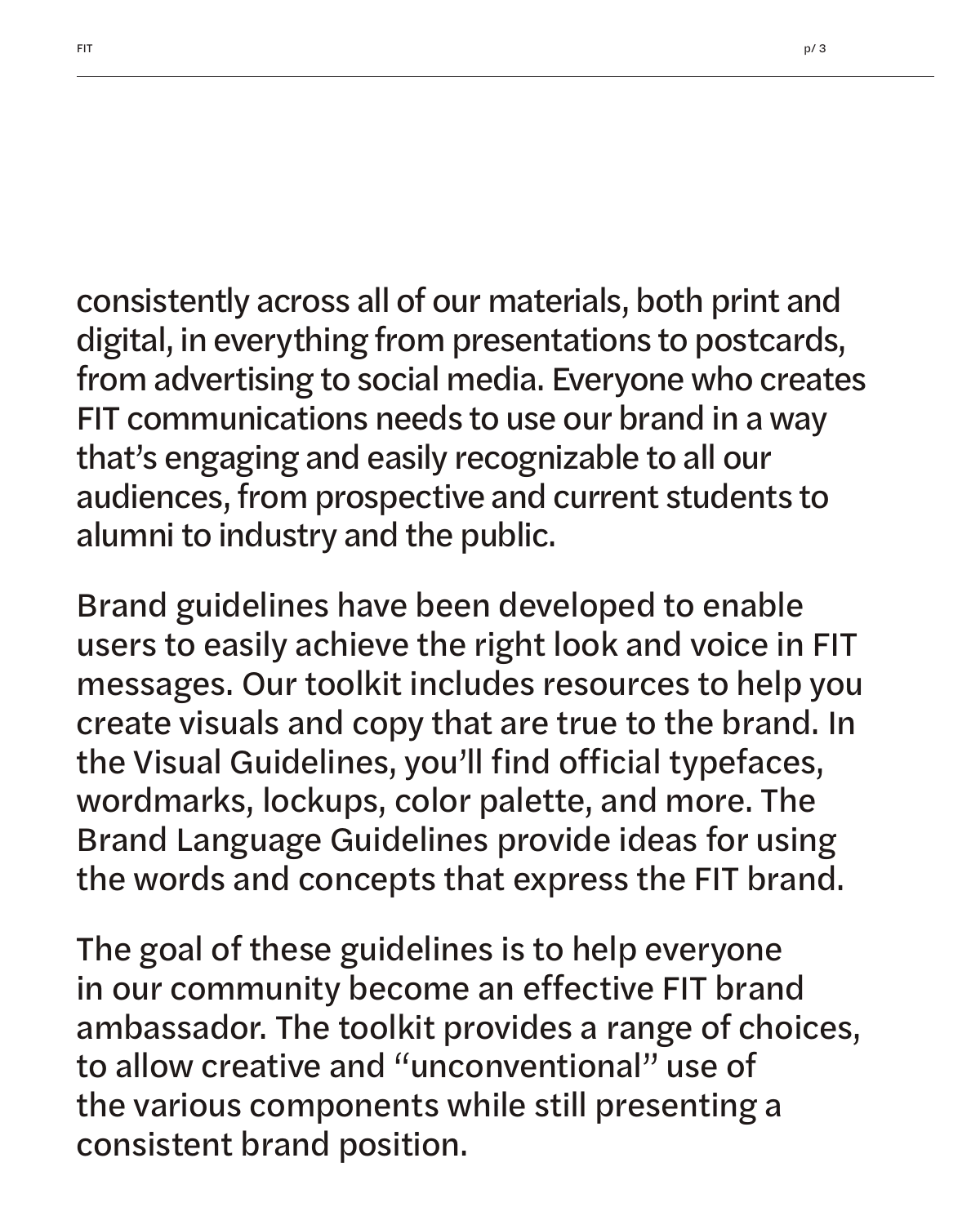### **Contents**

1.0 Brand Language p.6 2.0 About FIT p. 8 3.0 About the Brand p.10

4.0 Brand PIllars p. 12 5.0 Brand Language Elements p. 16 6.0 Telling the FIT Story p. 19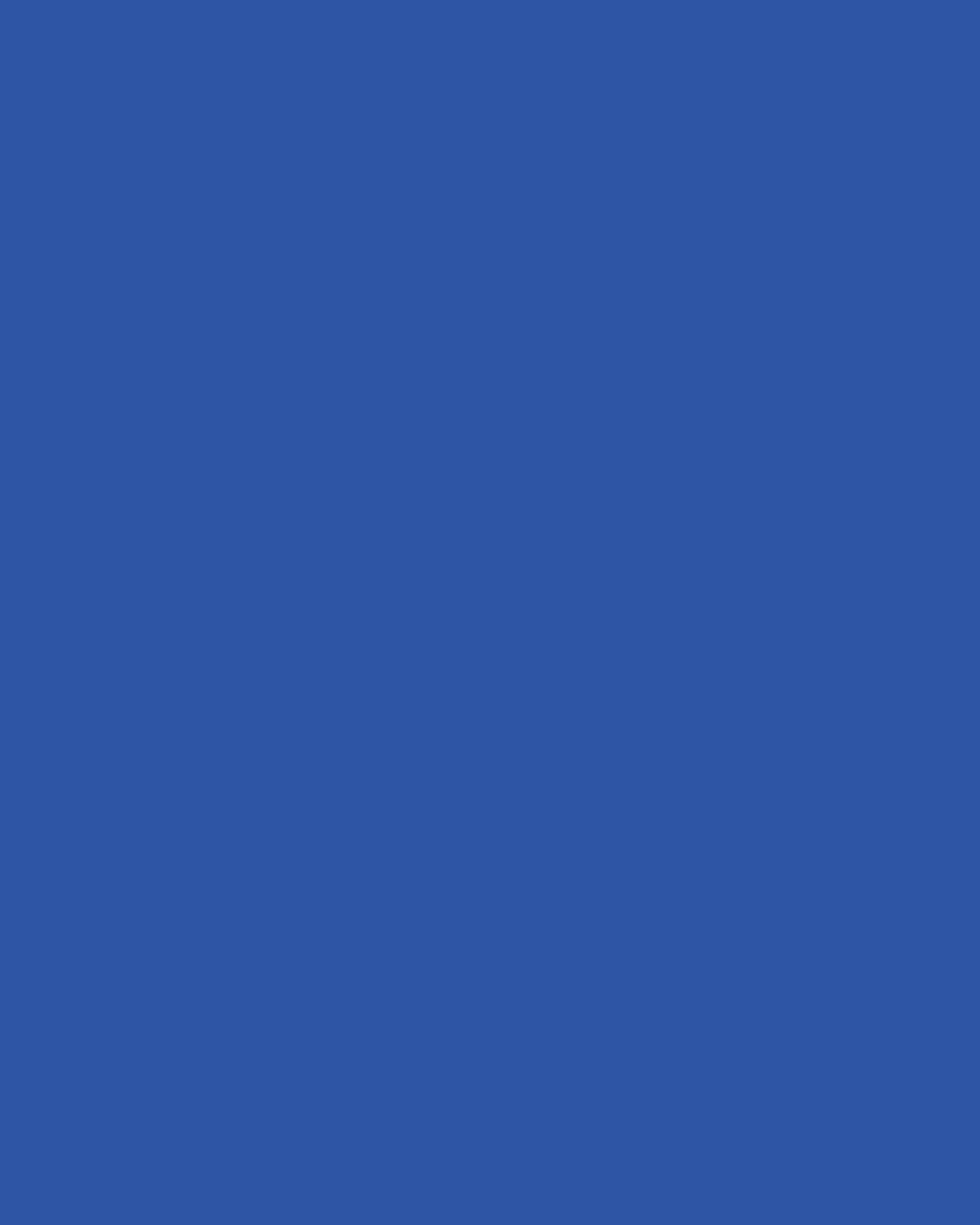# **1.0 Brand Language**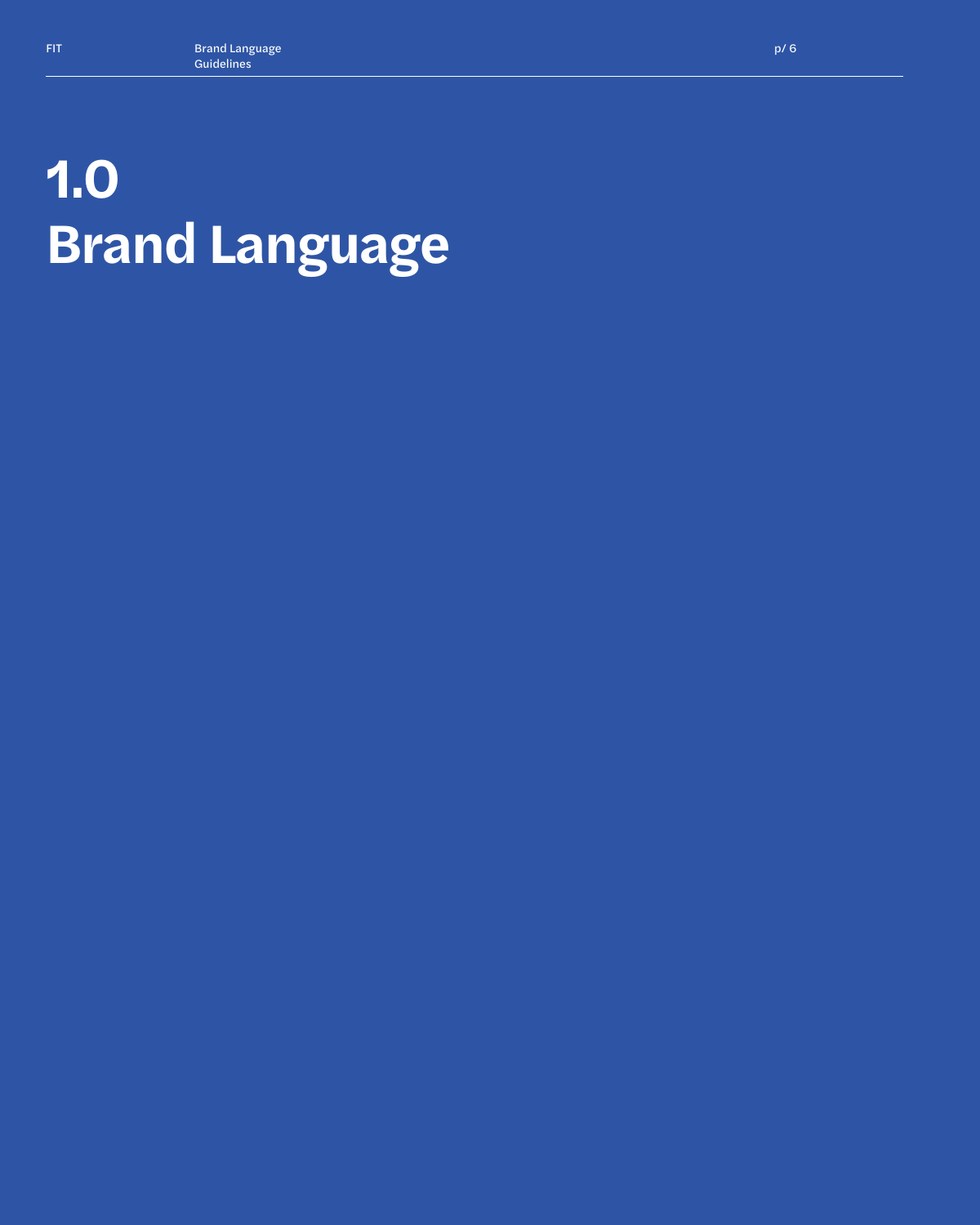For the brand to succeed in carrying FIT's message to our audiences, the Visual Guidelines and language guidelines should be clearly and consistently applied in all college communications to ensure that FIT is understood as an institution that helps to drive the creative economy, and where innovation, creativity, and inclusiveness flourish.

The Brand Language Guidelines will help you in developing content for FIT communications. You'll find words and phrases that reflect the brand, and ideas for how to use them. Keep the guidelines in mind when writing your copy, so that all FIT communications materials are consistent in expressing the brand. But these are not hard-and-fast rules. We encourage you to be creative, and to adapt the language to your particular use.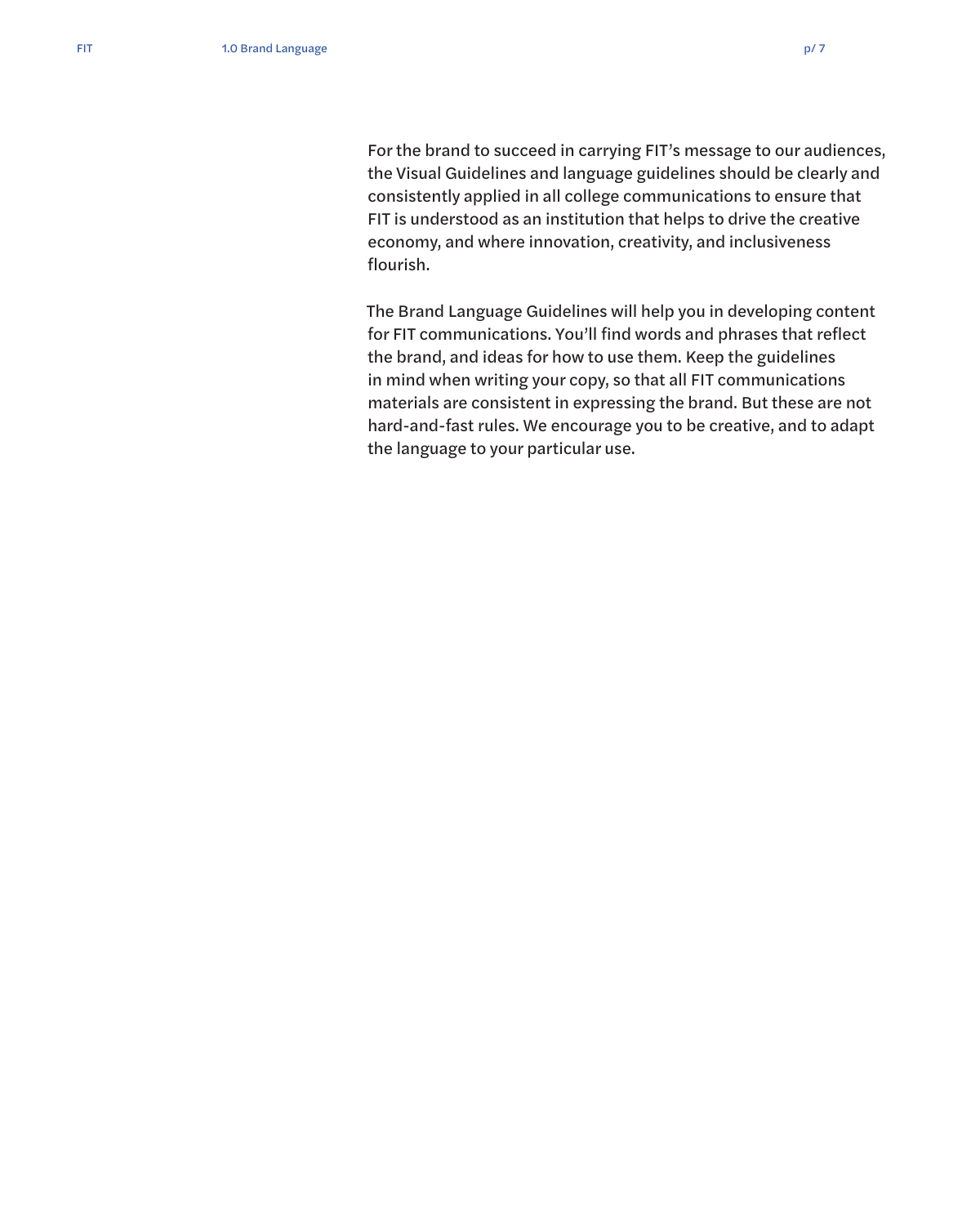## **2.0 About FIT**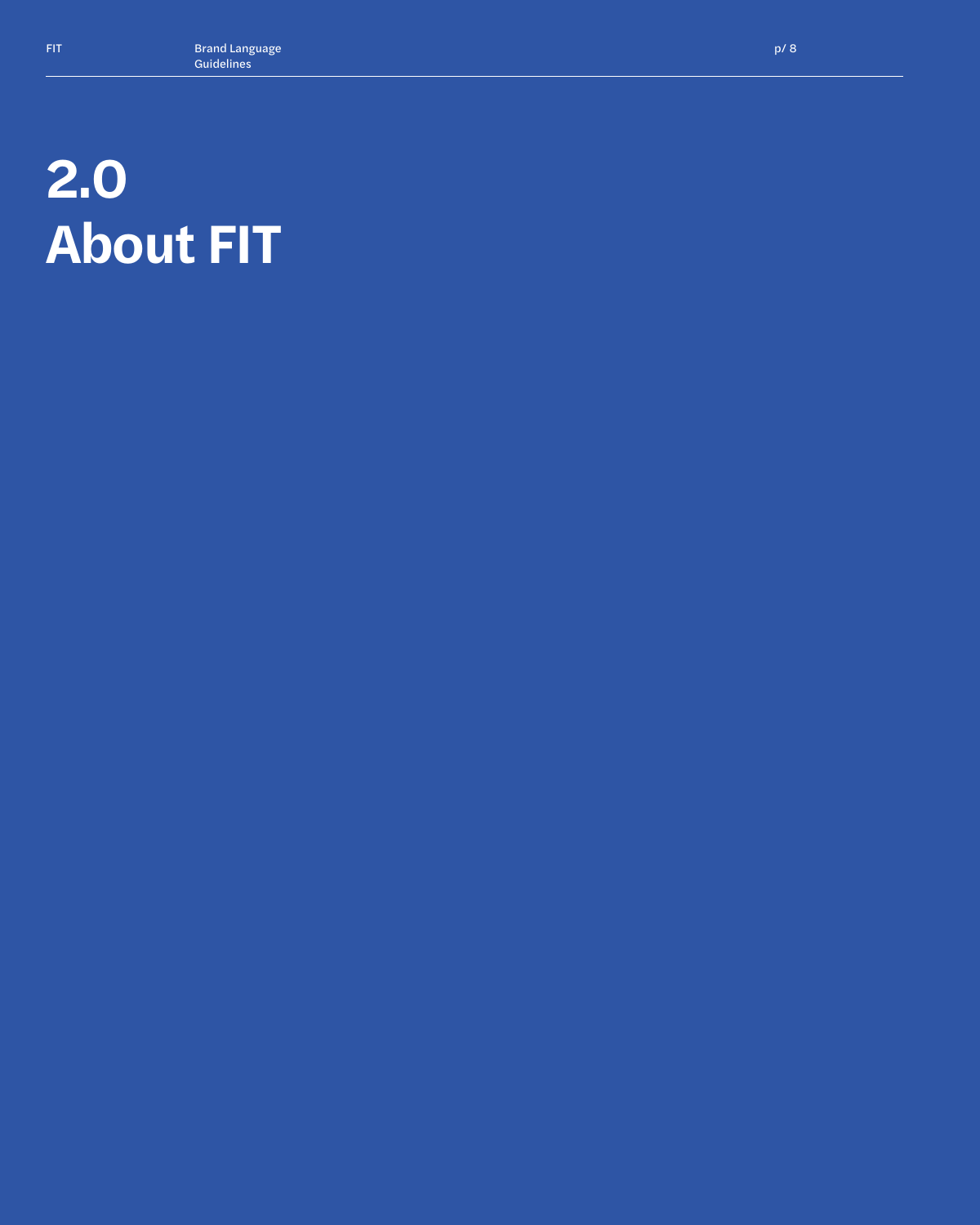*This boilerplate text can be used in communications materials or when someone requests a brief overall description of FIT.*

#### **About FIT: Nurturing Unconventional Minds**

FIT, a part of the State University of New York, has been an internationally recognized leader in career education in design, fashion, business, and technology for more than 75 years. Providing an uncommon blend of practical experience and theory on a foundation of arts and sciences, FIT offers a wide range of affordable programs that foster innovation, collaboration, and a global perspective. FIT draws on its New York City location to provide a vibrant, creative environment for learning, exploration, and research. The college offers nearly 50 majors and grants AAS, BFA, BS, MA, MFA, and MPS degrees, preparing students for professional success and leadership in the creative economy. Visit [fitnyc.edu](http://www.fitnyc.edu/).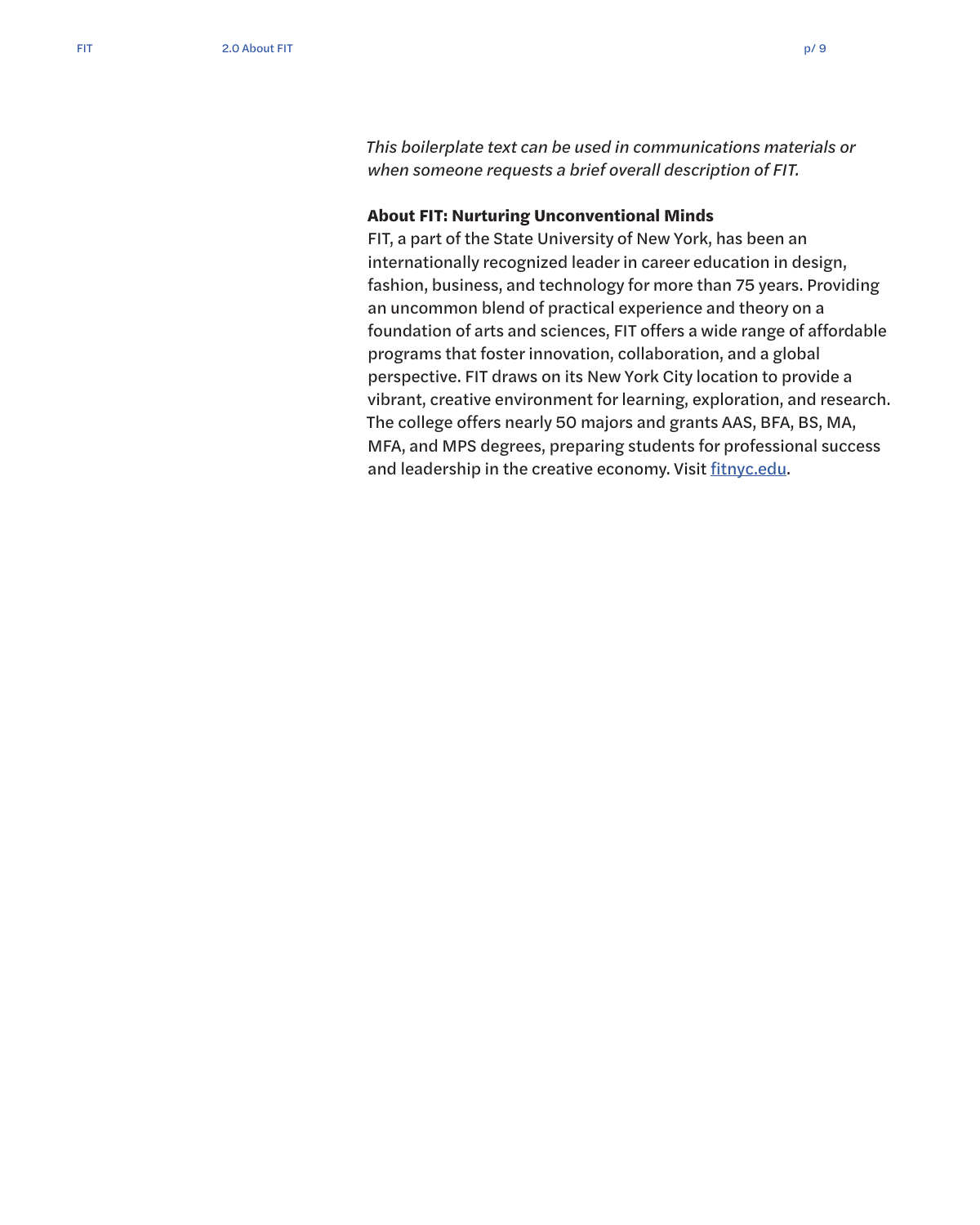## **3.0 About the Brand**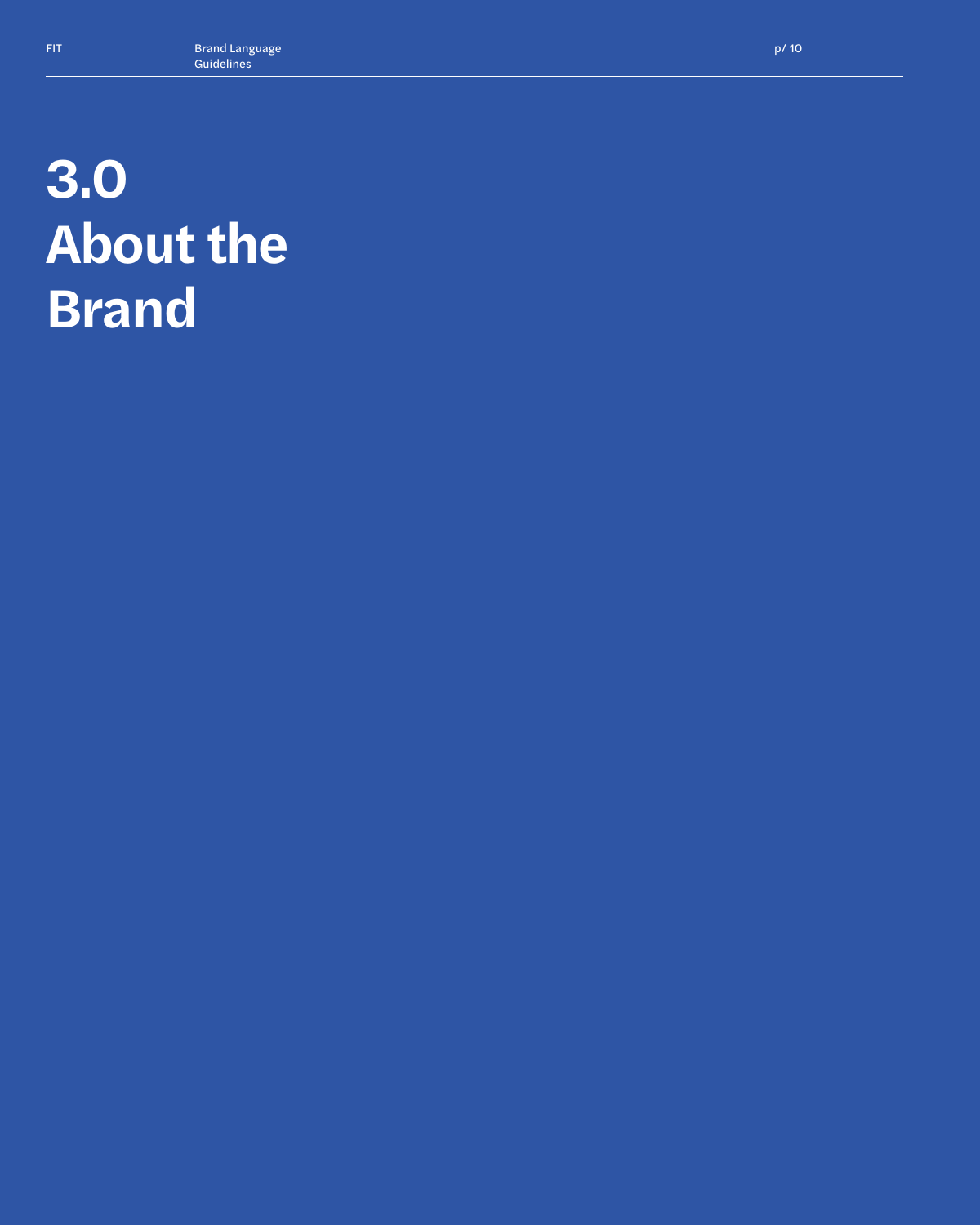*Here, in a nutshell, are the essentials of the Unconventional Minds brand, and how it expresses what FIT is about.*

As a community of unconventional minds, FIT encourages an open, experimental approach to teaching and learning, research, and problem-solving. We teach from diverse viewpoints, beyond traditional disciplines and perspectives, and we believe that risktaking, questioning, and collaboration are essential to innovation. Though our outlook is adventurous, our approach is practical, with the goal of real-world outcomes that can ultimately change people's lives.

We are influential contributors to the global creative economy, working at the intersection of design, business, culture, technology, and science. FIT is a SUNY college located in New York City—the center of those industries. Reflecting the depth and breadth of our nearly 50 programs, FIT alumni are in demand in fields that require innovative minds, including design, marketing, advertising, manufacturing, technology, and, of course, fashion.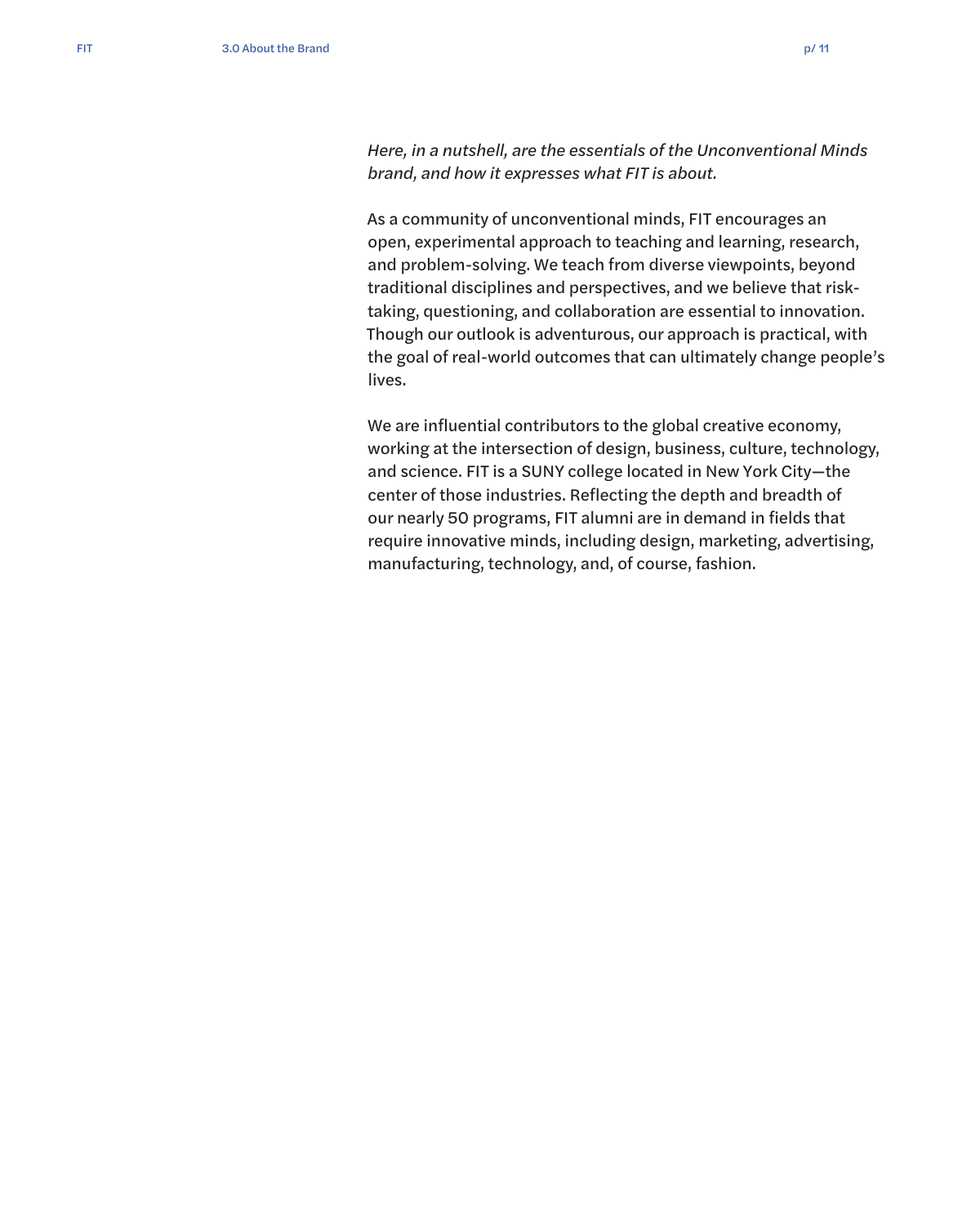## **4.0 Brand Pillars**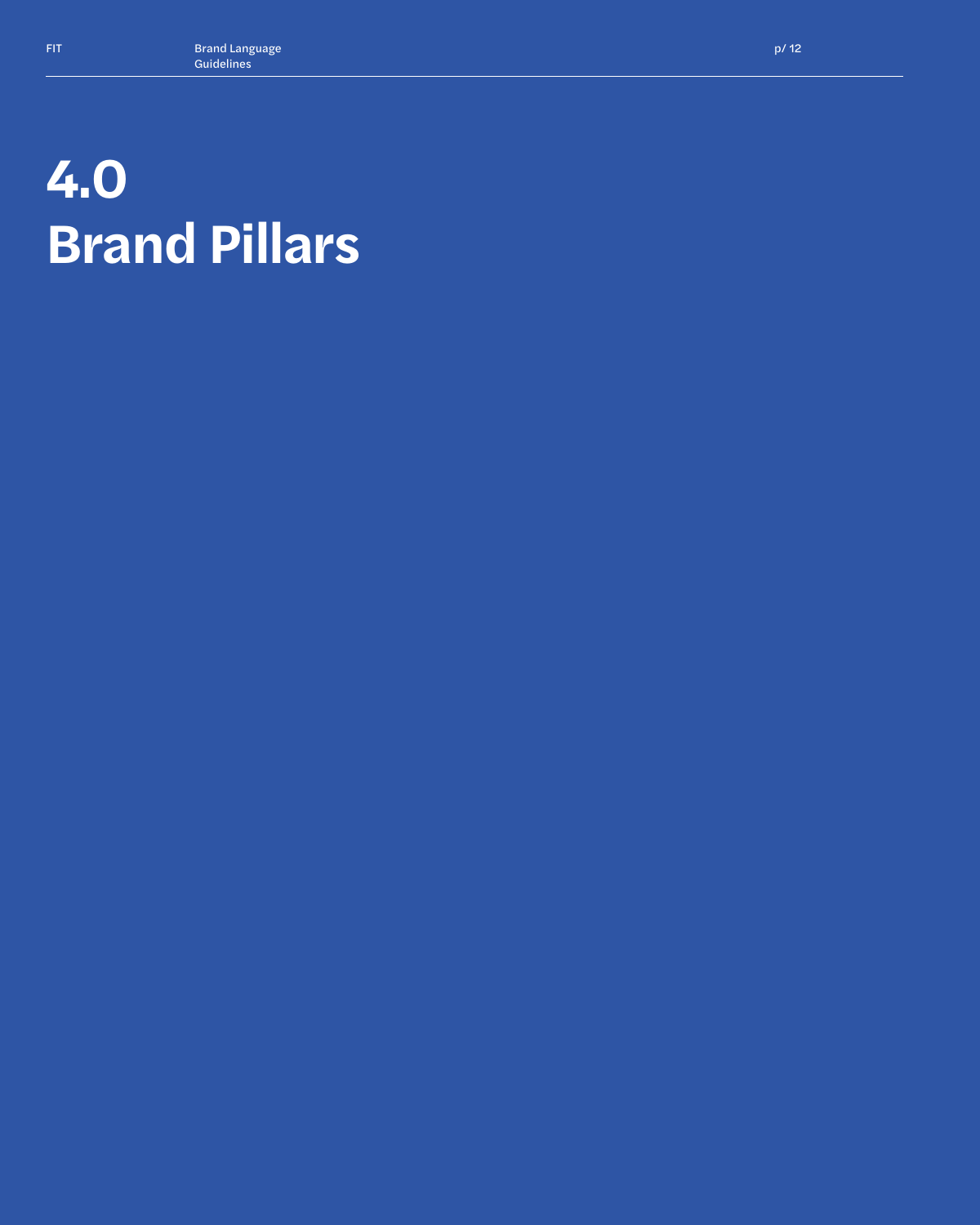*These are the basic cornerstones of FIT's identity that set the college apart from its peers. They are essential features that we want our audiences to associate with FIT.* 

#### **Innovation**

FIT brings fresh thinking and unconventional approaches to teaching and learning, research, and problem-solving. We see innovation through our own lens, focusing on practical application and commercialization. FIT works at the intersection of design, business, technology, and science to advance research related to applied innovation. As a top-level design and marketing authority, we partner with other organizations to turn new concepts into marketable products.

#### **State University of New York**

FIT is a part of SUNY, the largest comprehensive university system in the nation. As part of a leading public university, FIT provides superior education at an affordable cost. SUNY's international network of 64 campuses offers opportunities for interdisciplinary collaboration and research partnerships, and FIT students and faculty are eligible for prestigious SUNY recognitions and awards. FIT offers two associate degree programs at the SUNY Korea campus in Incheon.

#### **Creative Economy**

The global creative economy comprises a range of intersecting fields, including the arts, culture, fashion, business, design, communication, and technology. It's driven by original ideas, new technology, and innovations that transform how people live. FIT is an educational authority for the creative economy, which requires specialized skills, critical thinking, and bold exploration. FIT's faculty and alumni are an influential force in driving their fields toward continuing transformation.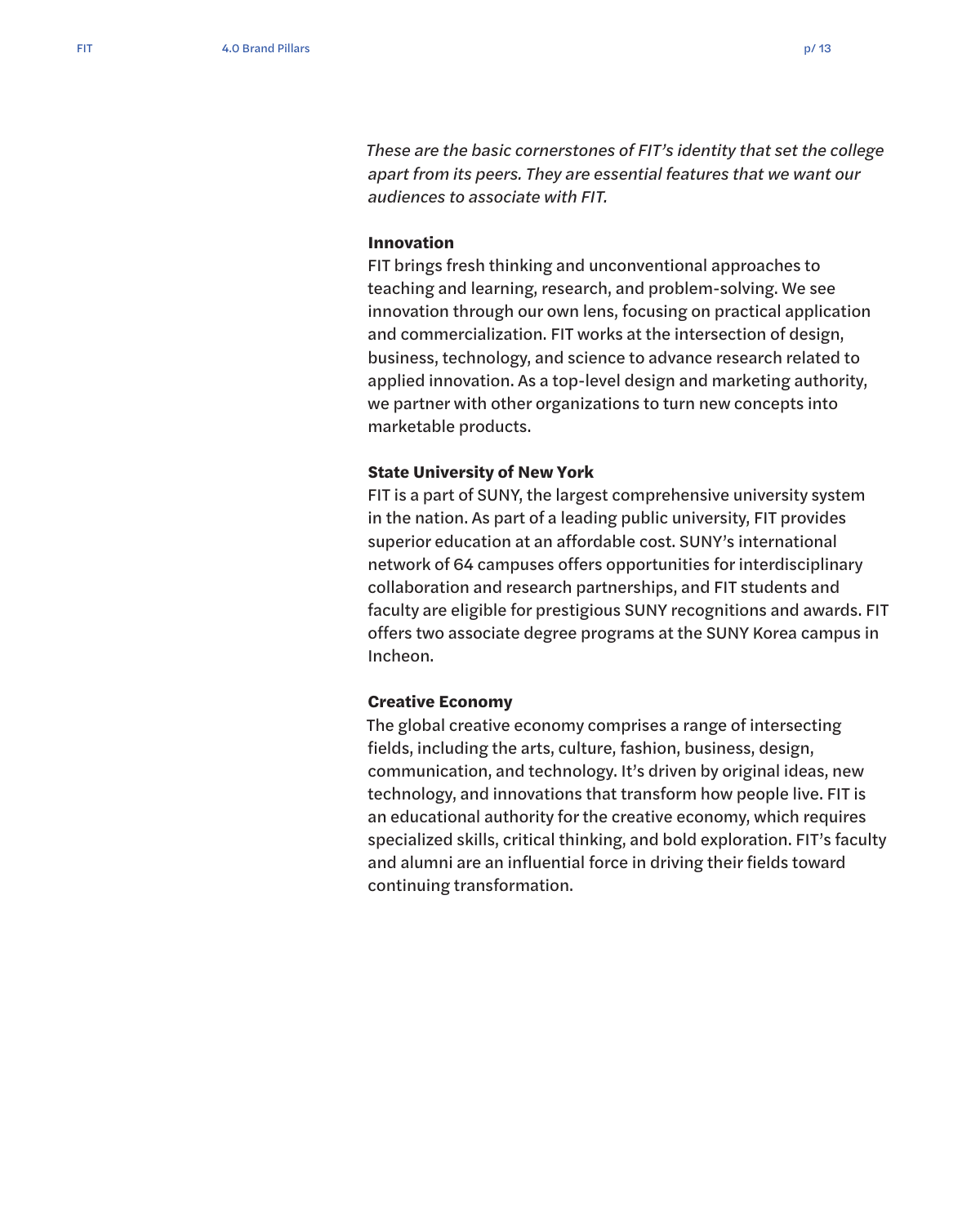#### **Program Breadth and Depth**

FIT's nearly 50 programs blend experiential learning and theory on a foundation of arts and sciences. We offer a wide range of undergraduate and graduate programs in a variety of fields relevant to the creative economy, including computer animation, marketing, film, entrepreneurship, product development, and cosmetics; our wide array of design programs includes toys, jewelry, accessories, advertising, textiles, interiors, packaging, and, of course, fashion. Our programs cross boundaries, fostering collaboration, rigorous scholarship, and thought leadership.

### **Points of Distinction**

To support FIT's brand pillars, use any facts from this selected list. Find a comprehensive list with dozens of additional points [here](https://www.fitnyc.edu/cer/toolkit/assets/distinction.php).

#### **Innovation**

FIT won one of eight 2016 **Environmental Excellence Awards** from New York State's Department of Environmental Conservation, for its carbon reduction, green roofs, curricular initiatives, special events, student projects, and waste-reduction efforts.

#### **SUNY**

Niche.com ranks FIT the **10th best public college in New York State**, based on a comprehensive assessment of U.S. colleges based on millions of statistics and student reviews

Eighty percent of students say the college is a **good value**.

FIT students can also take advantage of SUNY's **650-plus study-abroad programs**, as well as those offered by the College Consortium for International Studies.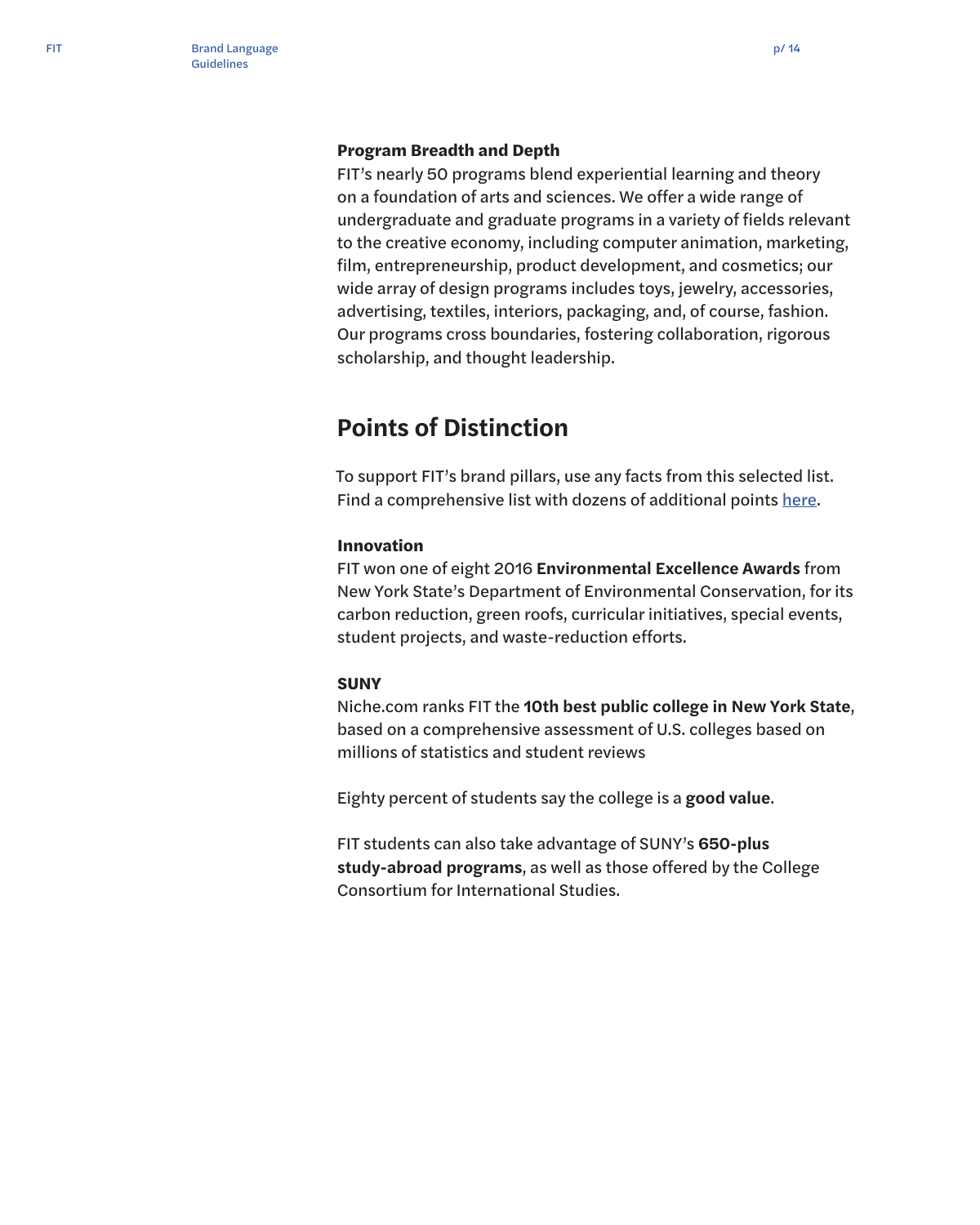#### **Creative Economy**

One year after graduation, 86 percent of the class of 2017 were **working full-time**, and 68 percent in the creative field they studied.

FIT alumni are among the **highest earners in the country**, according to the 2018 College Salary Report by compensation data site PayScale.com. From a pool of 1,393 community colleges across the country, FIT ranked 25th—in the top 2 percent—with an average mid-career salary of \$74,400. And an FIT education is an excellent value: It's in the top 10 percent of all colleges nationwide for its return on investment.

Nearly one-third of FIT student interns are **offered employment** on completion of their internships.

#### **Program Breadth and Depth**

FIT students consistently win a wide range of national and international **design and business** competitions through organizations such as the World Retail Congress, LVMH, and The Clinton Global Initiative.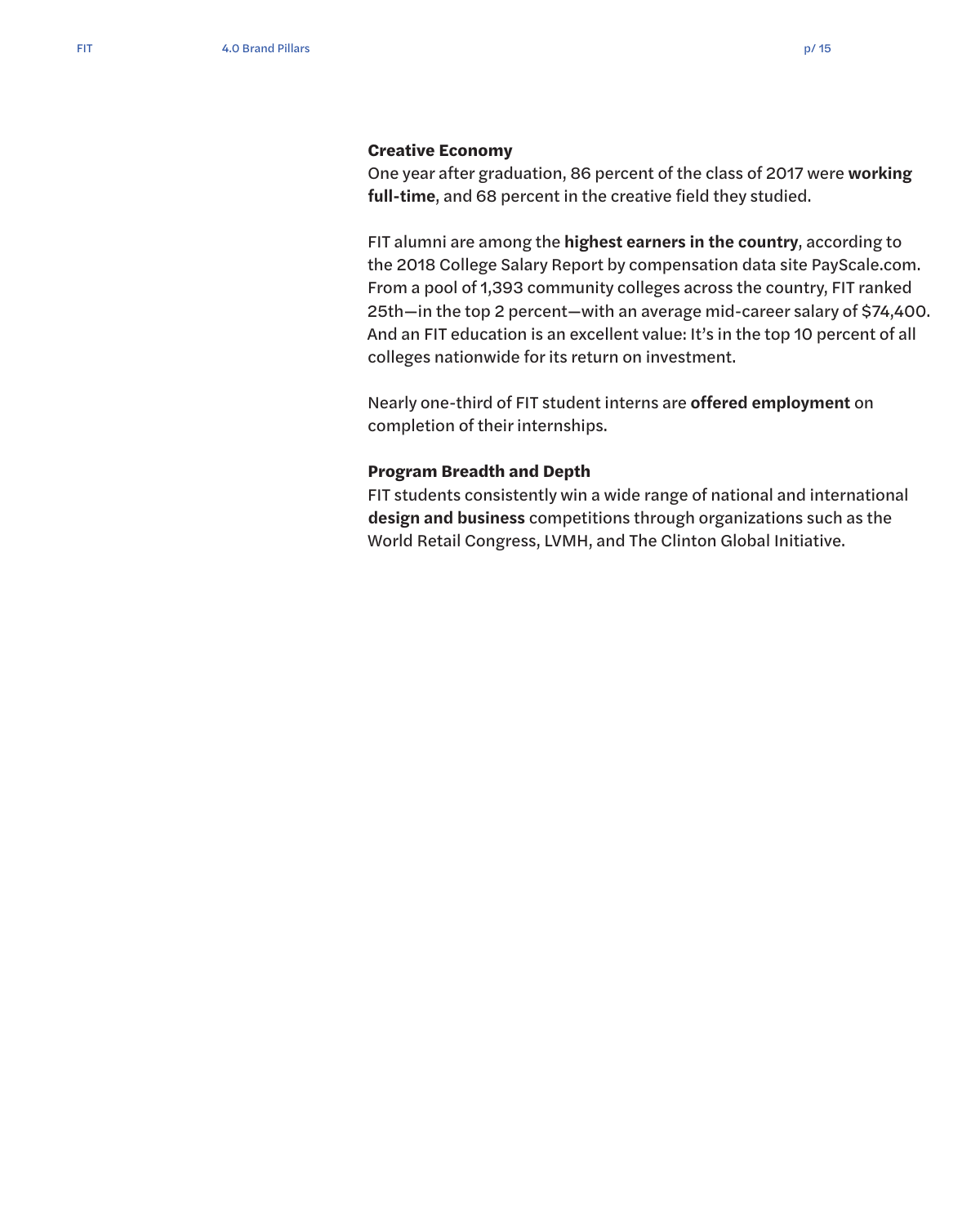# **5.0 Brand Language Elements**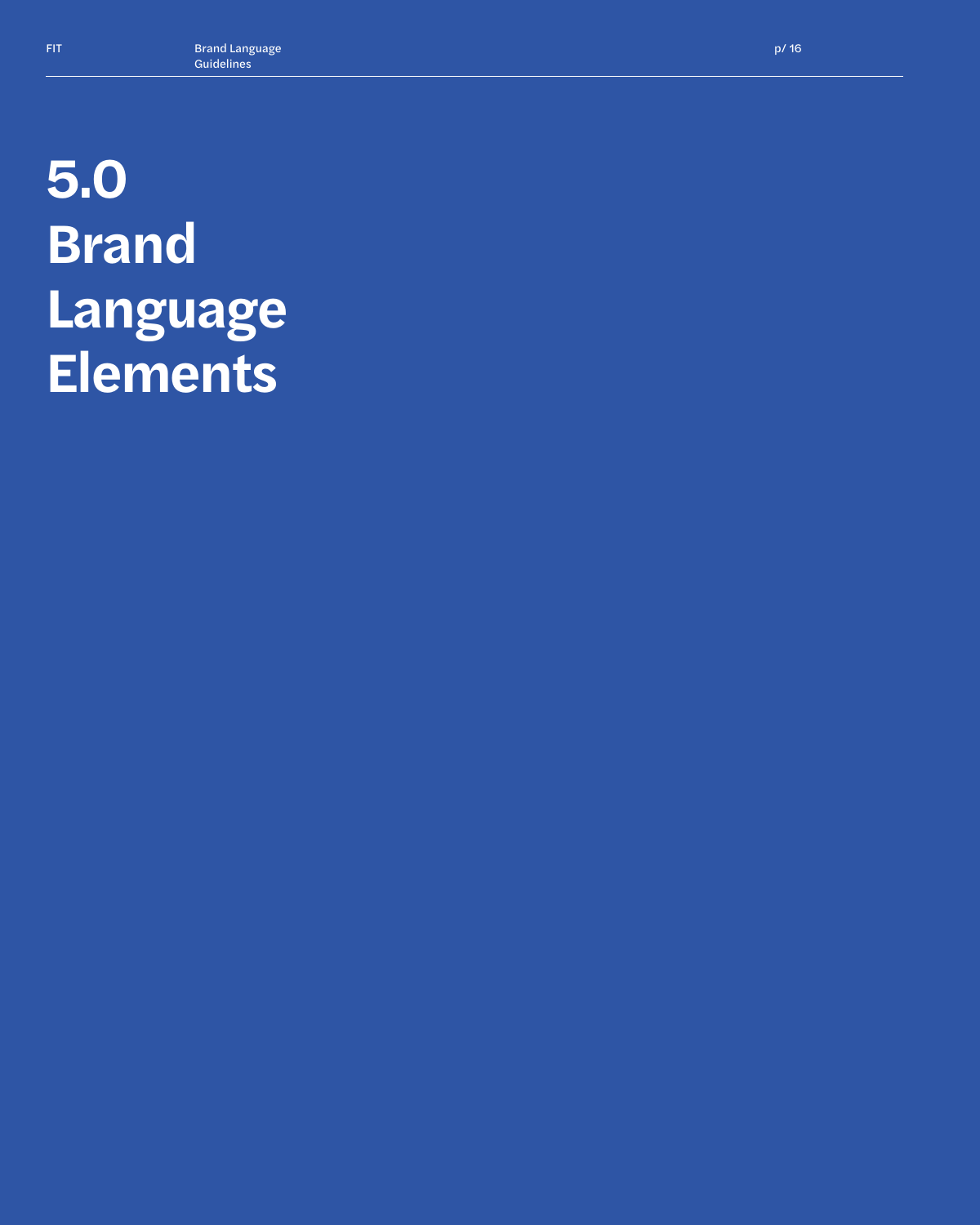### **Use of the Tagline**

"Unconventional minds" or "Nurturing unconventional minds" can be used as a headline, a subhead, or in text.

Depending on the audience (prospective students and parents, current students, alumni, faculty and staff, industry, etc.) and the purpose of your communication, you can vary the basic tagline.

Some examples:

- Celebrating unconventional minds
- Engaging unconventional minds
- Expanding unconventional minds
- Connecting unconventional minds
- Unconventional minds at work

### **Brand Voice**

*These five qualities have been identified as the essence of the FIT brand, and should be expressed through our communications. You can use the actual words or other words that convey a similar message.*

#### **Daring.**

FIT fosters a culture in which taking risks, making mistakes, and going back to square one are embraced as stepping stones to innovation. We're pioneers and trendsetters, unafraid of challenge. Imaginative.

We are original thinkers who explore widely, experiment boldly, and dream extravagantly. We teach from a diverse array of viewpoints, beyond traditional disciplines, theories, or perspectives. We envision new ways of teaching, learning, and creating.

#### **Confident.**

We are proud of our ethos as an industry-driven institution committed to excellence and change. We take pride in shaping the next generation of unconventional thinkers. FIT is an educational authority for the creative economy, preparing students for responsible leadership in the global marketplace. Our expertise positions us as influential contributors to our fields.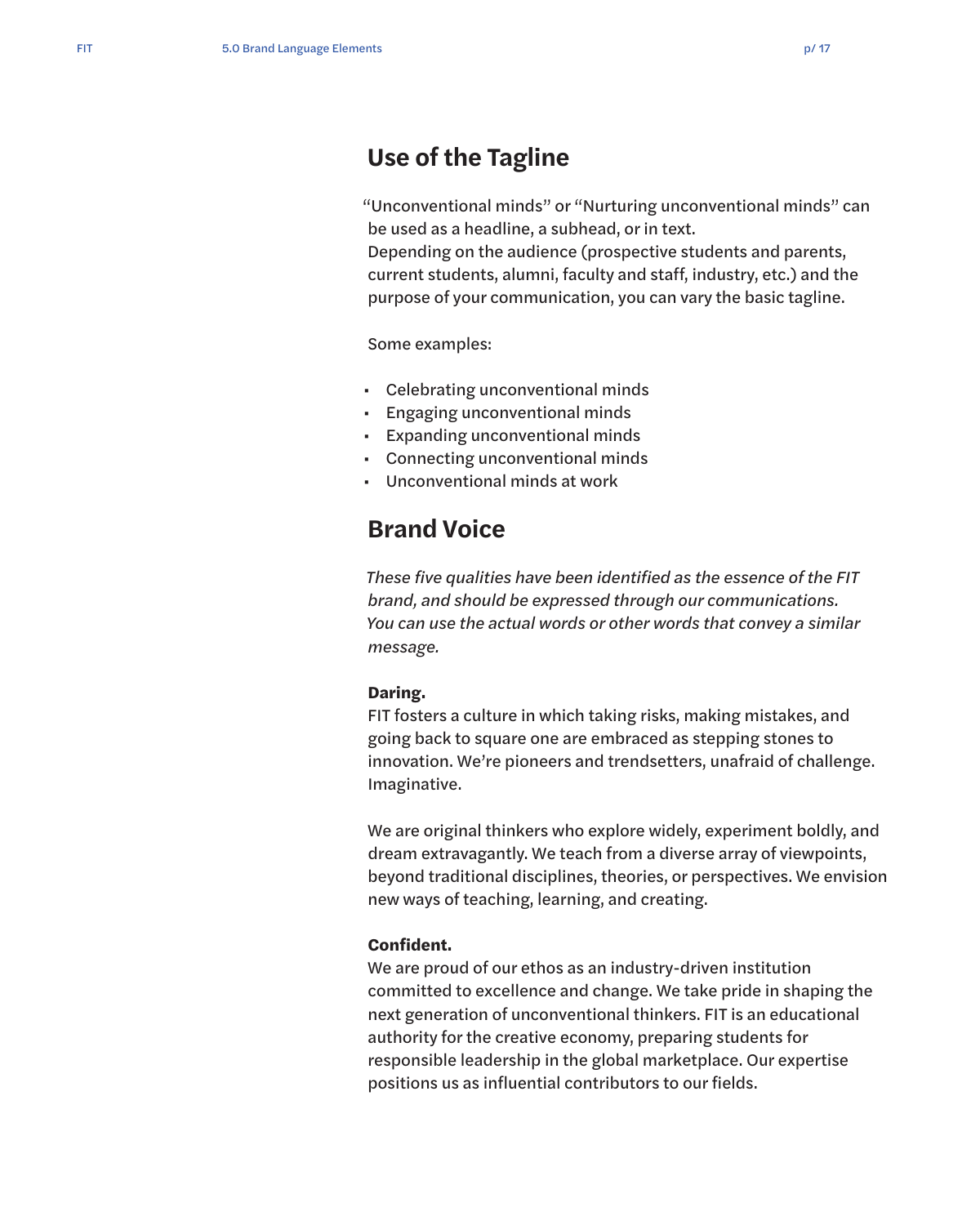#### **Realistic.**

FIT is not an ivory tower. While our approach is experimental and unconventional, our thinking is rooted in practical solutions. Our research is market-driven, and our work addresses real-world concerns.

#### **Hands-on.**

We believe in experiential education: learning through doing. We are committed to the intellectual and physical engagement needed to develop skills, understand problems, overcome obstacles, and achieve successful solutions. We foster innovation through practice.

### **"Un" Words**

In addition to "unconventional," other "un" words have been selected to convey the brand. No more than a few should be used in any one piece of content, since overuse can become gimmicky and dilute their effectiveness.

These words need to be used carefully to avoid connoting negativity, so consider the context. For instance, "unbelievable" shouldn't generally be used to describe a technological advance, where credibility is important.

CER's editorial team can provide guidance regarding "un" word use.

- Unafraid Unbeatable Unbelievable Unbound Uncharted Uncommon Undaunted Undeniable Undeterred Unequaled
- Unexpected Unfettered Unforgettable Unleashed Unlimited Unmatched Unplugged Unpredictable Unquenchable Unstoppable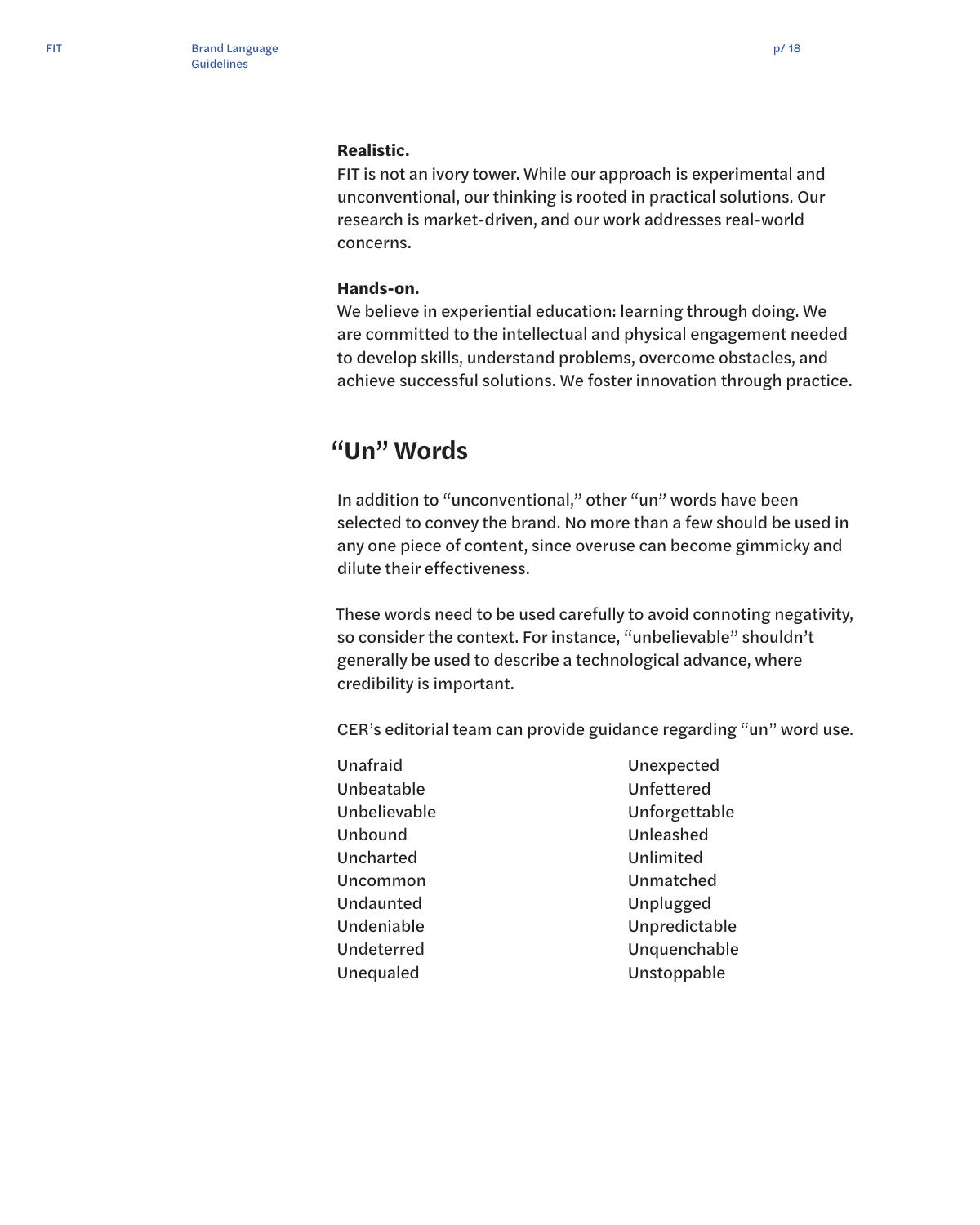# **6.0 Telling the FIT Story**